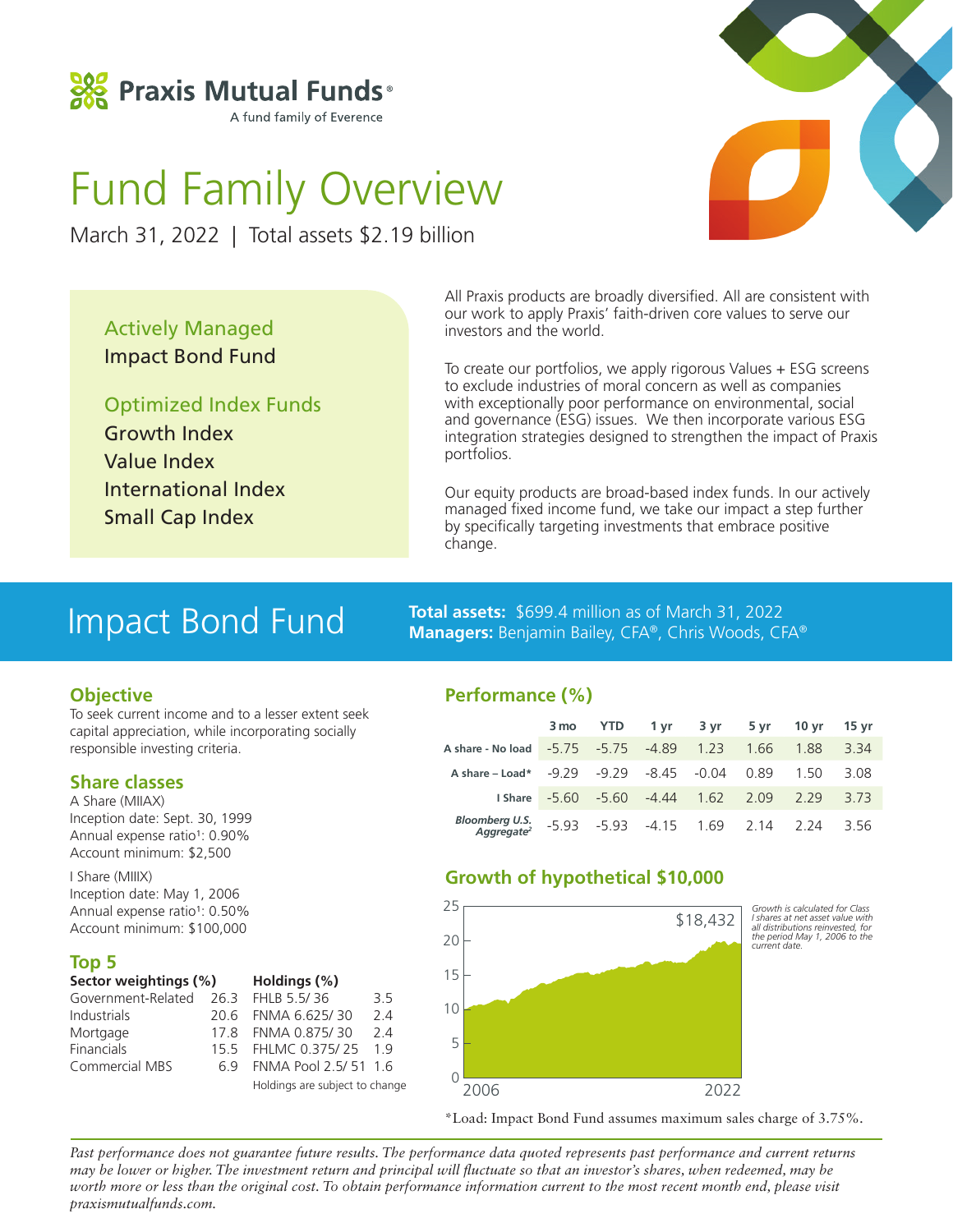## Growth Index Fund

**Total assets:** \$556.7 million as of March 31, 2022 **Manager:** Dale Snyder, CFA®

### **Objective**

To seek capital appreciation through a portfolio of stocks intended to parallel the investment performance of the U.S. large-cap, growth-style equities market, while incorporating stewardship investing criteria.

### **Share classes**

A Share (MGNDX) Inception date: May 1, 2007 Annual expense ratio<sup>1</sup>: 0.69% Account minimum: \$2,500

I Share (MMDEX) Inception date: May 1, 2007 Annual expense ratio<sup>1</sup>: 0.37% Account minimum: \$100,000

#### **Top 5**

| Sector weightings (%)       |  |  |  |  |  |
|-----------------------------|--|--|--|--|--|
| 464                         |  |  |  |  |  |
| Consumer Discretionary 15.2 |  |  |  |  |  |
| 11 <sub>0</sub>             |  |  |  |  |  |
| 106                         |  |  |  |  |  |
| 49                          |  |  |  |  |  |
|                             |  |  |  |  |  |

| Holdings (%)   |      |
|----------------|------|
| Apple Inc.     | 11.2 |
| Microsoft Corp | 95   |
| Amazon.com Inc | 5.2  |
| Tesla, Inc     | 45   |
| Nvidia Corp    | 3.8  |
|                |      |

#### *Holdings are subject to change*

### **Performance (%)**

|                                                                 | 3 mo YTD 1 yr 3 yr 5 yr 10 yr                 |  |  |
|-----------------------------------------------------------------|-----------------------------------------------|--|--|
| A share - No load - 9.19 - 9.19 16.89 22.05 19.49 16.13         |                                               |  |  |
| A share - Load* - 13.96 - 13.96 10.76 19.88 18.21 15.50         |                                               |  |  |
|                                                                 | 1 Share - 9.11 - 9.11 17.21 22.44 19.91 16.60 |  |  |
| S&P 500 Growth <sup>3</sup> -8.60 -8.60 18.15 22.47 19.91 16.80 |                                               |  |  |

### **Growth of hypothetical \$10,000**



\*Load: Assume maximum sales charge of 5.25%.

### Value Index Fund

**Total assets:** \$396.4 million as of March 31, 2022 **Manager:** Dale Snyder, CFA®

### **Objective**

To seek capital appreciation through a portfolio of stocks intended to parallel the investment performance of the U.S. large-cap, value-style equities market, while incorporating socially responsible investing criteria.

### **Share classes**

A Share (MVIAX) Inception date: May 1, 2001 Annual expense ratio<sup>1</sup>: 0.87% Account minimum: \$2,500

I Share (MVIIX) Inception date: May 1, 2006 Annual expense ratio<sup>1</sup>: 0.40% Account minimum: \$100,000

### **Top 5**

| Sector weightings (%) |      | Holdings (%)                   |     |
|-----------------------|------|--------------------------------|-----|
| Health Care           | 16.2 | Johnson & Johnson              | 2.9 |
| Financials            |      | 15.2 ConocoPhillips            | 2.7 |
| Industrials           |      | 12.6 Procter & Gamble          | 2.1 |
| Technology            |      | 12.1 Coca-Cola Co              | 1.7 |
| Consumer Staples      |      | 11.5 Accenture plc A           | 1.4 |
|                       |      | Holdings are subject to change |     |

### **Performance (%)**

|                                                                |  | 3 mo YTD 1 yr 3 yr 5 yr 10 yr               |  |  |
|----------------------------------------------------------------|--|---------------------------------------------|--|--|
|                                                                |  |                                             |  |  |
| A share - Load* - 7.28 - 7.28 4.72 12.13 10.16 10.90           |  |                                             |  |  |
|                                                                |  | I Share -2.10 -2.10 10.83 14.64 11.86 12.05 |  |  |
| S&P 500 Value <sup>4</sup> -0.17 -0.17 12.55 14.10 11.12 11.88 |  |                                             |  |  |

*Growth is calculated for Class I shares at net asset value with all distributions reinvested, for the period May 1, 2006 to the* 

*current date.*

### **Growth of hypothetical \$10,000**



\*Load: Assume maximum sales charge of 5.25%.

*Past performance does not guarantee future results. The performance data quoted represents past performance and current returns may be lower or higher. The investment return and principal will fluctuate so that an investor's shares, when redeemed, may be*  worth more or less than the original cost. To obtain performance information current to the most recent month end, please visit *praxismutualfunds.com.*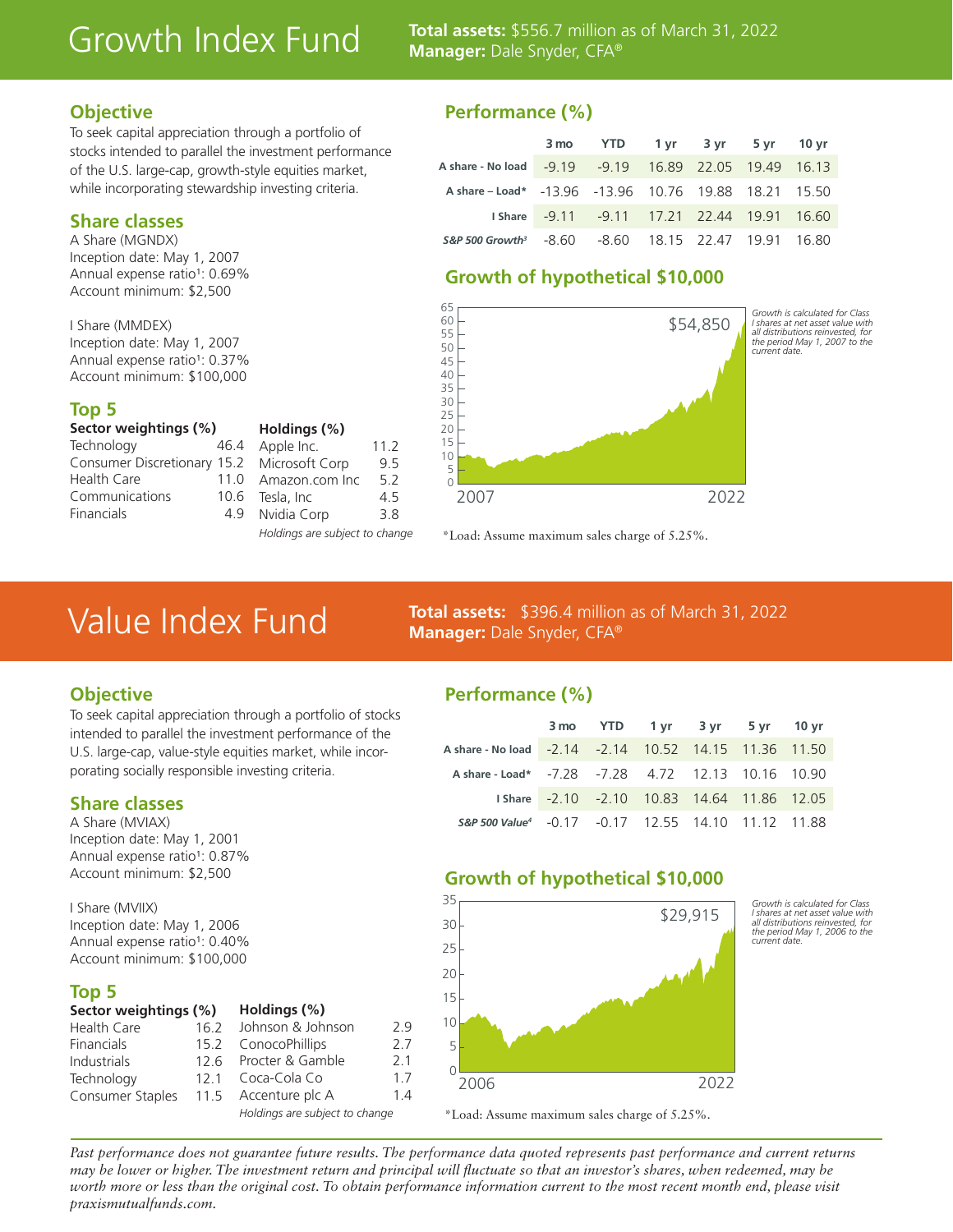## International Index Fund **Total assets:** \$376.6 million as of March 31, 2022

## **Managers:** Michael Branch, CFA®, Annie Tan, Brian Ko

### **Objective**

To seek capital appreciation through a portfolio of equity securities that seeks to reflect the performance of both foreign developed and emerging equity markets, while incorporating stewardship investing criteria.

### **Share classes**

A Share (MPLAX) Inception date: Dec. 31, 2010 Annual expense ratio<sup>1</sup>: 1.30% Account minimum: \$2,500

I Share (MPLIX) Inception date: Dec. 31, 2010 Annual expense ratio\*\*: 0.61% Account minimum: \$100,000

### **Top 5**

| Sector weightings (%)   |                 |  |  |  |
|-------------------------|-----------------|--|--|--|
| Financial               | 253             |  |  |  |
| Technology              | 173             |  |  |  |
| Consumer, Cyclical 11.5 |                 |  |  |  |
| Industrial              | 11 <sub>3</sub> |  |  |  |
| <b>Basic Materials</b>  | 9.0             |  |  |  |
|                         |                 |  |  |  |

| . .v.uy. , , , , ,             |     |
|--------------------------------|-----|
| Taiwan Semiconductors 2.5      |     |
| Equinor ASA                    | 1.6 |
| Chunghwa Telecom               | 1.6 |
| Nestle SA                      | 1.5 |
| Samsung Electronics            | 1.4 |
| Holdinas are subiect to change |     |

**Holdings (%)**

### **Performance (%)**

|                                                       | 3 mo YTD 1 yr 3 yr 5 yr 10 yr               |  |  |
|-------------------------------------------------------|---------------------------------------------|--|--|
| A share - No load - 5.63 - 5.63 - 2.10 7.37 5.96 4.86 |                                             |  |  |
| A share - Load* - 10.60 - 10.60 - 7.21 5.47 4.82 4.29 |                                             |  |  |
|                                                       | 1 Share - 5.47 - 5.47 - 1.51 8.07 6.67 5.51 |  |  |
| MSCI ACWI ex US $5 - 544$                             | -5.44 -1.48 7.51 6.76 5.55                  |  |  |

### **Growth of hypothetical \$10,000**



*Growth is calculated for Class I shares at net asset value with all distributions reinvested, for the period May 1, 2006 to the current date.*

> *Growth is calculated for Class I shares at net asset value with all distributions reinvested, for the period May 1, 2006 to the current date.*

- \* Load: Assume maximum sales charge of 5.25%.
- \*\*The Advisor has entered into a contractual expense limitation agreement until April 30, 2021.

## Small Cap Index Fund<br>Manager: Dale Snyder, CFA®<br>
March 31, 2022

### **Objective**

To seek capital appreciation through a portfolio of equity securities intended to reflect the performance of the U.S. small capitalization equities market, while incorporating stewardship investing criteria.

### **Share classes**

A Share (MMSCX) Inception date: May 1, 2007 Gross Expense Ratio<sup>2</sup>: 1.37% Net Expense Ratio<sup>2</sup>: 1.12% Account minimum: \$2,500

I Share (MMSIX) Inception date: May 1, 2007 Annual expense ratio<sup>2</sup>: 0.46% Account minimum: \$100,000

### **Top 5**

| Sector weightings (%)                          | Holdings (%) |                                  |     |  |  |
|------------------------------------------------|--------------|----------------------------------|-----|--|--|
| <b>Financials</b>                              |              | 17.7 Andersons Inc               | 0.8 |  |  |
| <b>Industrials</b>                             |              | 16.5 Core Laboratories N.V.      | 0.8 |  |  |
| Consumer Discretionary 15.2 Middlesex Water Co |              |                                  | 0.7 |  |  |
| Technology                                     |              | 13.3 Avista Corp                 | 0.7 |  |  |
| Health Care                                    |              | 9 5 American States Water Co 0.7 |     |  |  |
|                                                |              | Holdings are subject to change   |     |  |  |

### **Performance (%)**

**Manager:** Dale Snyder, CFA®

|                                                        | 3 mo YTD 1 yr 3 yr 5 yr 10 yr                 |  |  |
|--------------------------------------------------------|-----------------------------------------------|--|--|
| A share - No load - 8.09 - 8.09 - 2.27 12.14 9.56 7.39 |                                               |  |  |
| A share - Load* - 12.92 - 12.92 - 7.41 10.12 8.38 6.81 |                                               |  |  |
|                                                        | 1 Share - 7.89 - 7.89 - 1.62 12.89 10.28 8.09 |  |  |
| S&P Small Cap -5.62 -5.62 1.23 13.58 10.89 12.56       |                                               |  |  |

### **Growth of hypothetical \$10,000**



\*Load: Assume maximum sales charge of 5.25%.

*Past performance does not guarantee future results. The performance data quoted represents past performance and current returns may be lower or higher. The investment return and principal will fluctuate so that an investor's shares, when redeemed, may be*  worth more or less than the original cost. To obtain performance information current to the most recent month end, please visit *praxismutualfunds.com.*